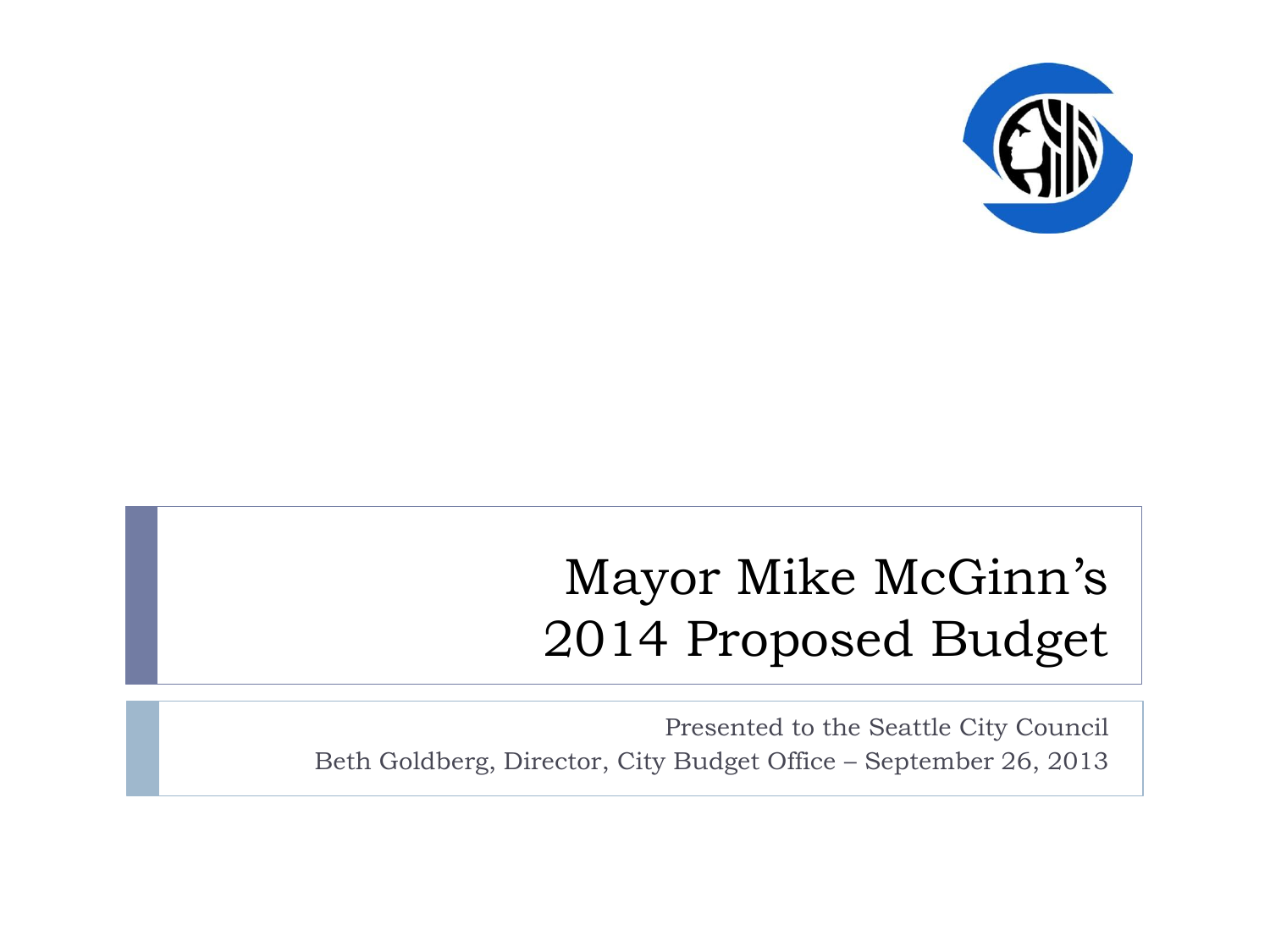

# The Big Picture

▶ The 2014 Proposed Budget totals \$4.4 billion, \$1 billion of which is in the General Fund

#### Arts, Culture & Recreation, \$291.5, 7% Health & Human Services, \$158.9, 4% Neighborhoods & Development, \$147.0, 3% Public Safety, \$577.1, 13% Utilities & Transportation, \$2,536.5, 58% Administration, \$618.4, 14% Funds, Subfunds and Other, \$55.6, 1% **2014 Proposed Expenditures - All Funds, \$4.4 Billion\*** (in millions of dollars) Arts, Culture & Recreation, \$150.2, 15% Health & Human Services, \$67.4, 7% Neighborhoods & Development, \$32.8, 3% Public Safety, \$572.9, 56% Utilities & Transportation, \$41.6, 4% Administration, \$132.4, 13% Funds, Subfunds and Other, \$17.8, 2% **2014 Proposed General Fund Expenditures - \$1.0 Billion** (in millions of dollars)

\*Approximately \$334 million of the \$4.4 billion expenditures are double-appropriated

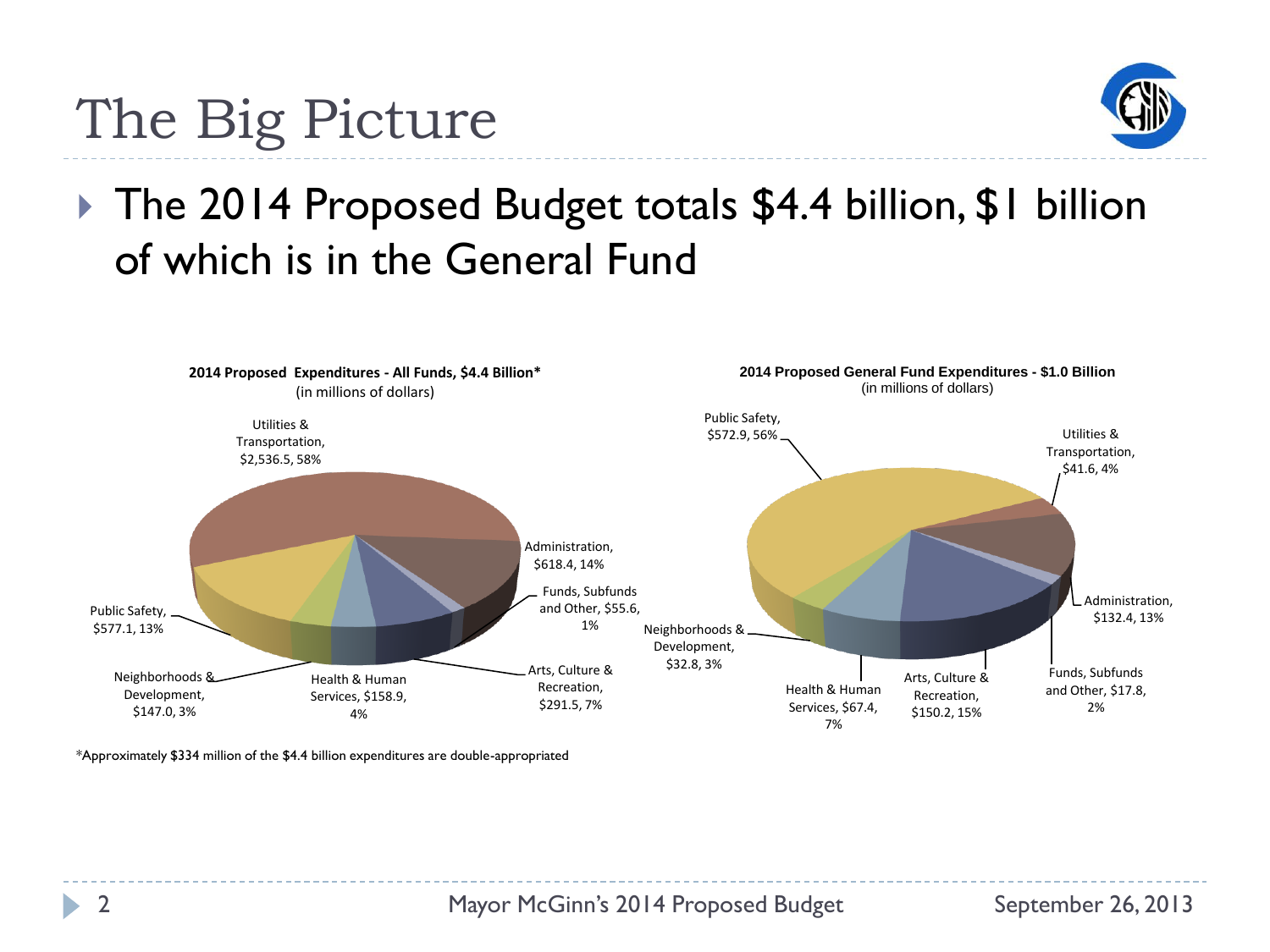

General Fund Gaining Strength

▶ 2014 is the first year General Fund tax revenues return to pre-recession levels



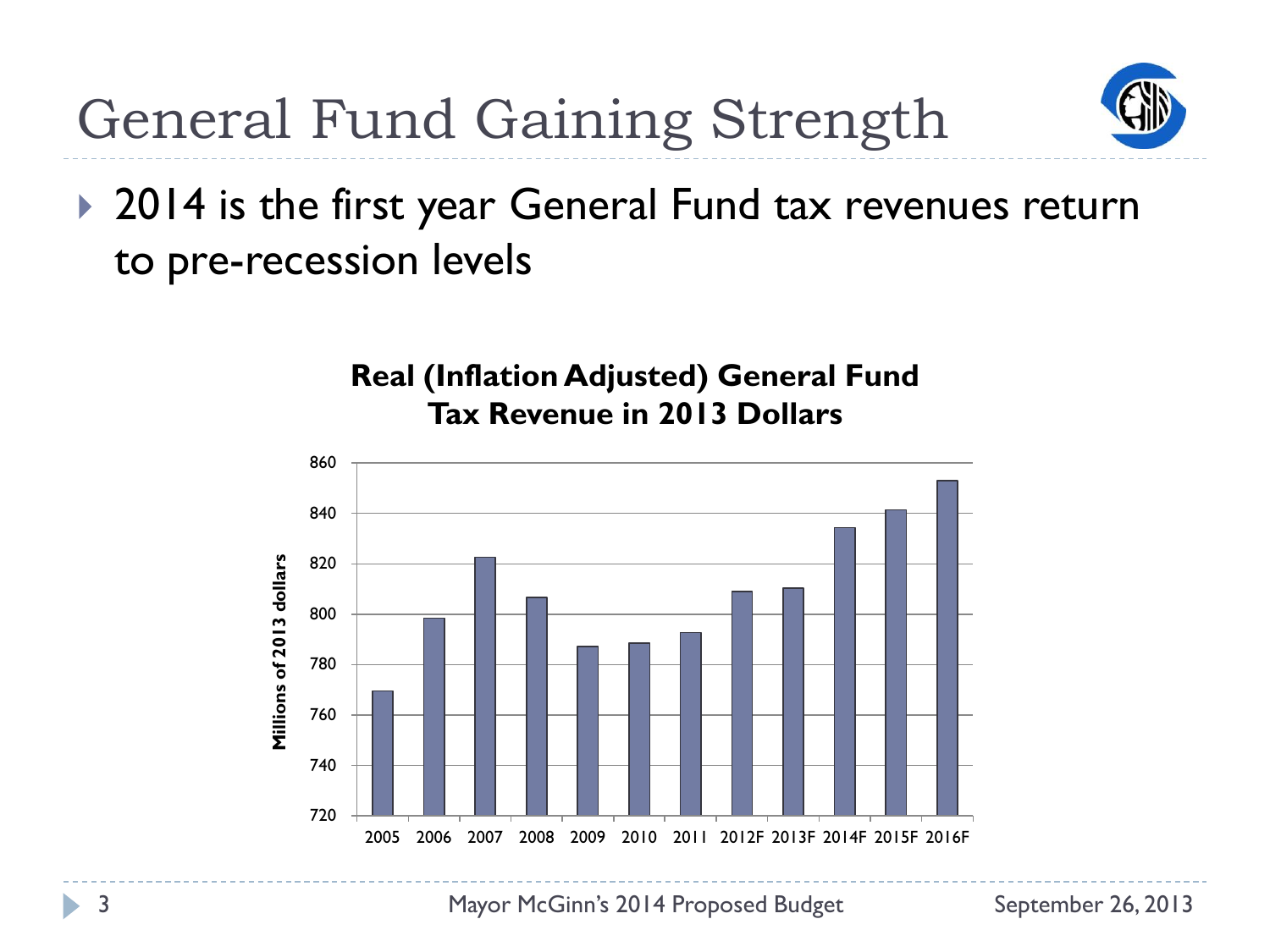#### General Fund Tax Revenue Growth Remains Subdued





4 Mayor McGinn's 2014 Proposed Budget September 26, 2013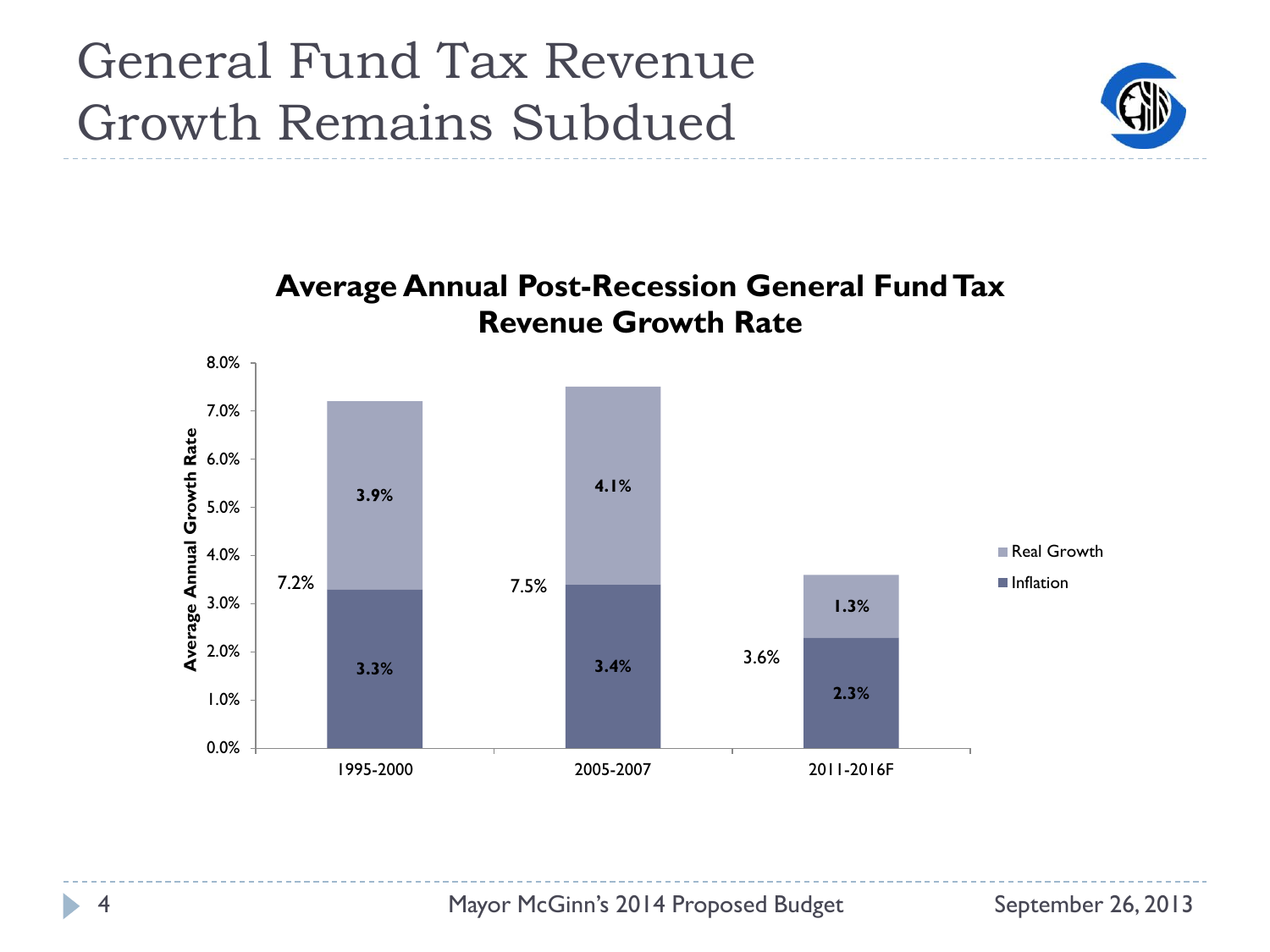Budget Balancing Strategies



- ▶ First time in 5 years where the City has not had to make major programmatic reductions; instead has some flexibility to respond to emerging needs
- **Sources of financial flexibility:** 
	- ▶ Positive 2014 General Fund revenues up \$10.3 million from last fall
	- \$28 million in General Fund balances at the end of 2013
		- Resulting from prudent financial management in both 2012 and 2013
	- ▶ Strength in REET up \$18 million from last fall
	- Strategic use of other fund balances
	- New school speed zone camera revenues \$8.6 million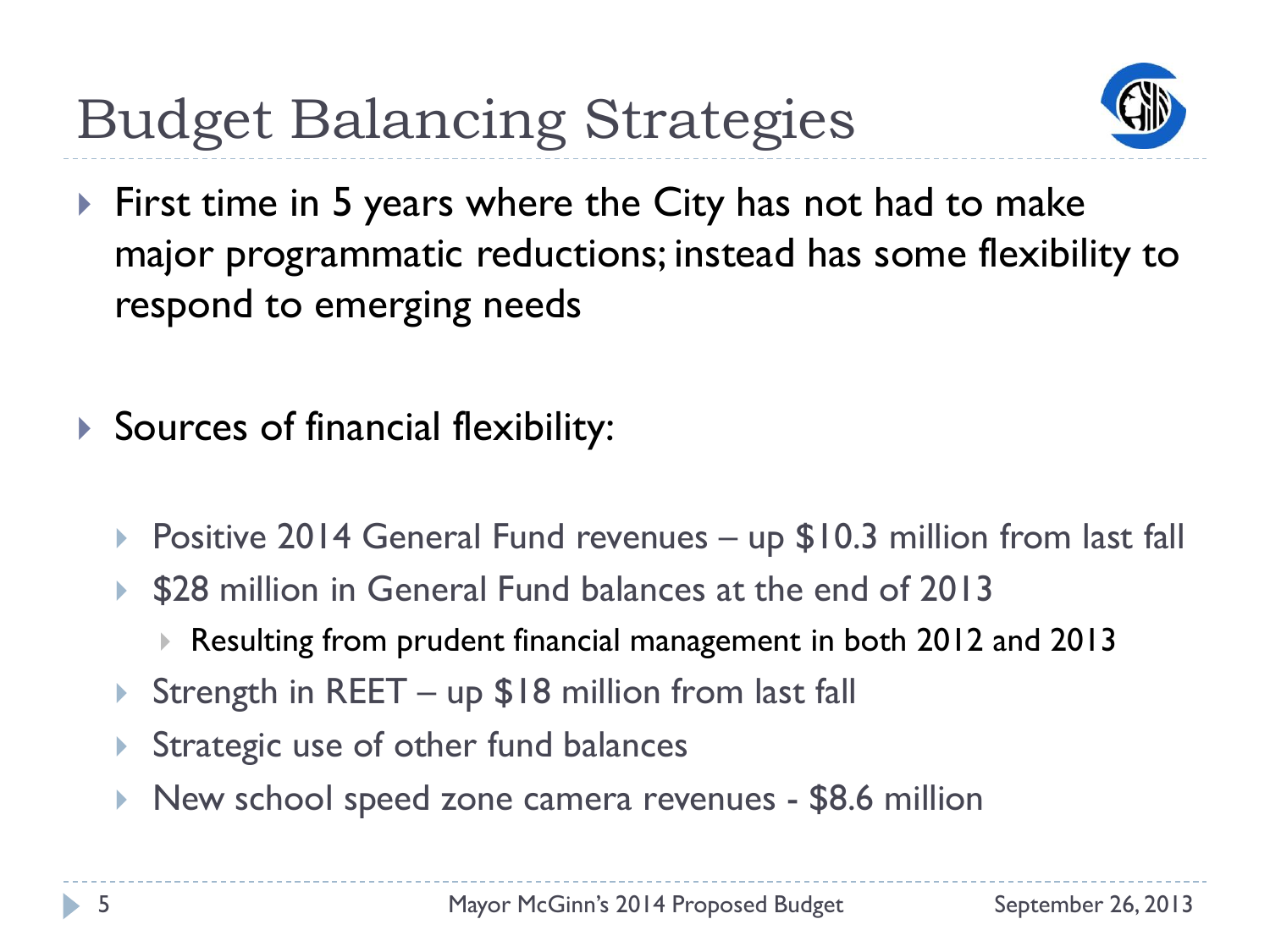

▶ Rainy Day Fund returns to pre-recession funding levels in 2014

▶ 2014 is also the first year since 2009 that the City will contribute to the Emergency Subfund, thanks to increasing property values



6 Mayor McGinn's 2014 Proposed Budget September 26, 2013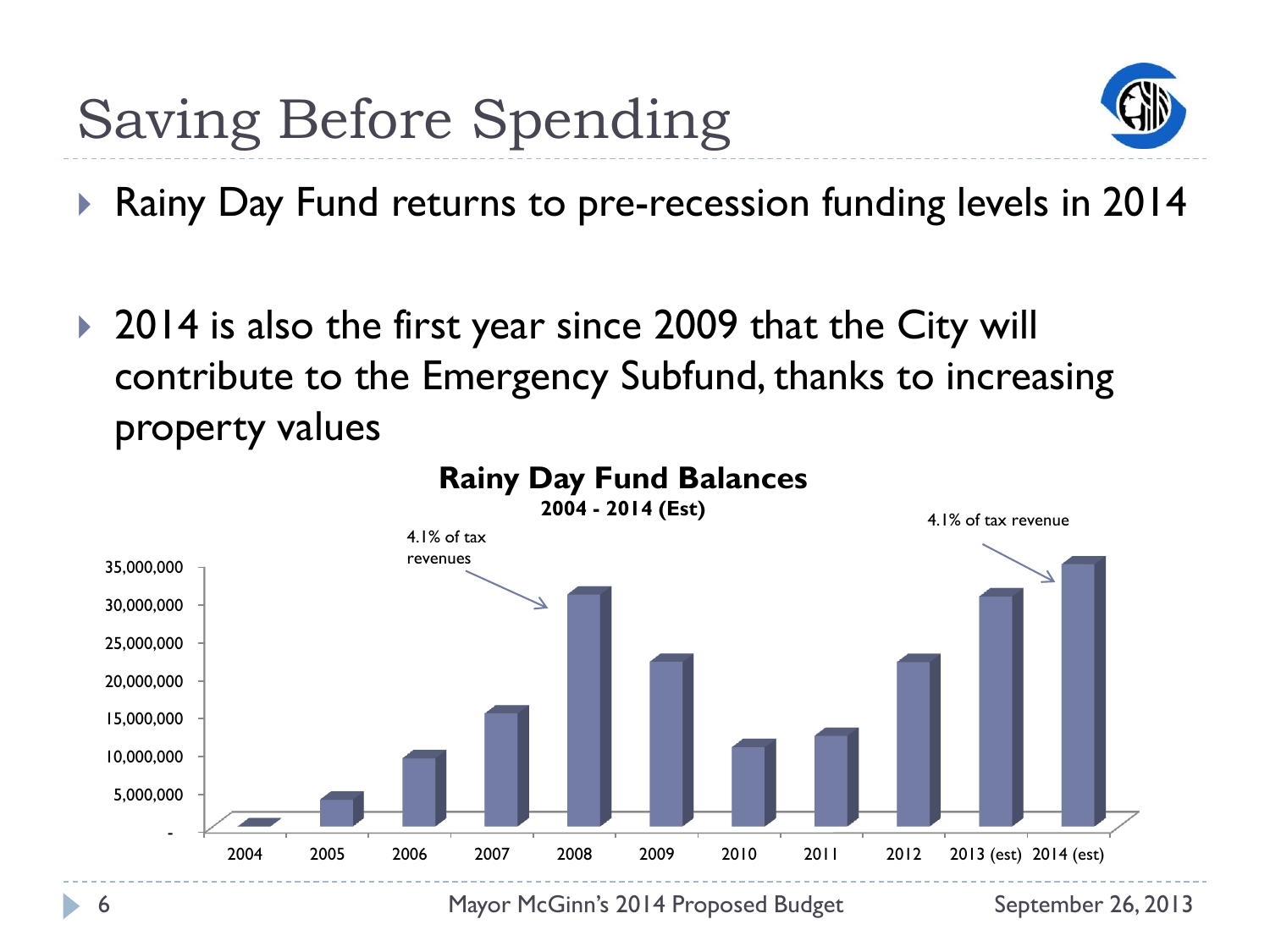# Strategic Investments to Respond to Emerging Needs



- **Proposed Budget makes a series of modest investments:** 
	- Enhancing **Public Safety**
	- **Protecting and expanding the Human Services safety net**
	- **Empowering** Seattle residents
	- Strengthening the vitality of Seattle's diverse **Neighborhoods**
	- Maintaining and growing the City's **Transportation** system
	- Improving the effectiveness of City **Government**
- ▶ Proposed Budget adds 167 FTEs, bringing the City's total work force to  $1,196$  FTEs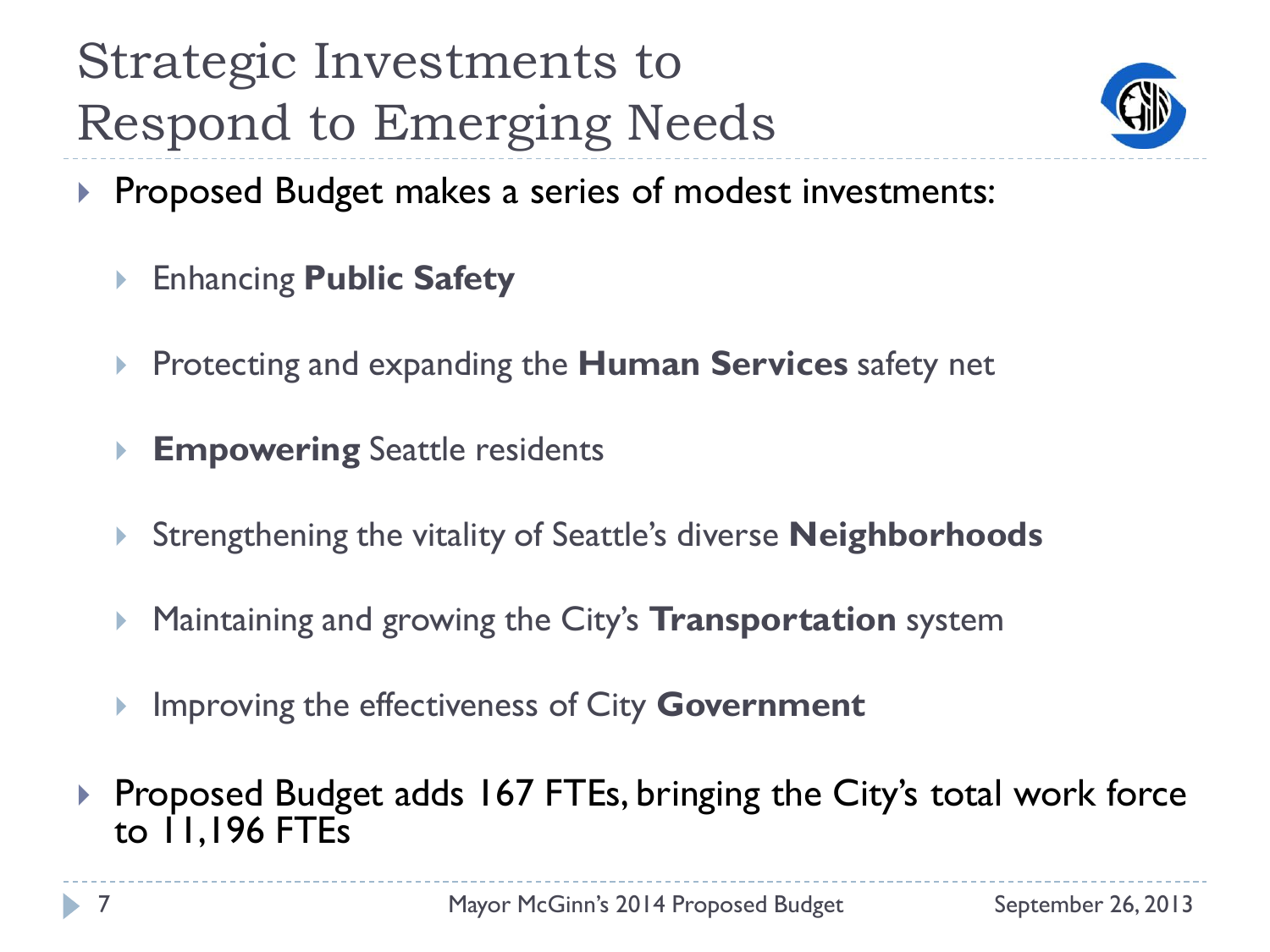# Enhancing Public Safety

- ▶ Funding for public safety agencies represents 56.4% of the General Fund, up from 56.2% in 2010
- ▶ The 2014 Proposed Budget:
	- Adds 15 police officers; total number of officers 1,342
	- Creates a \$1 million reserve to potentially expand the number of aid cars in the Fire Department based on workload drivers
	- Improves oversight of DUI offenders
	- Provides additional resources to both Seattle Municipal Court and the Law **Department**

#### **Public Safety Share of General Fund 2010-2014 Proposed\***



\* Does not include public safety allocations in Finance General



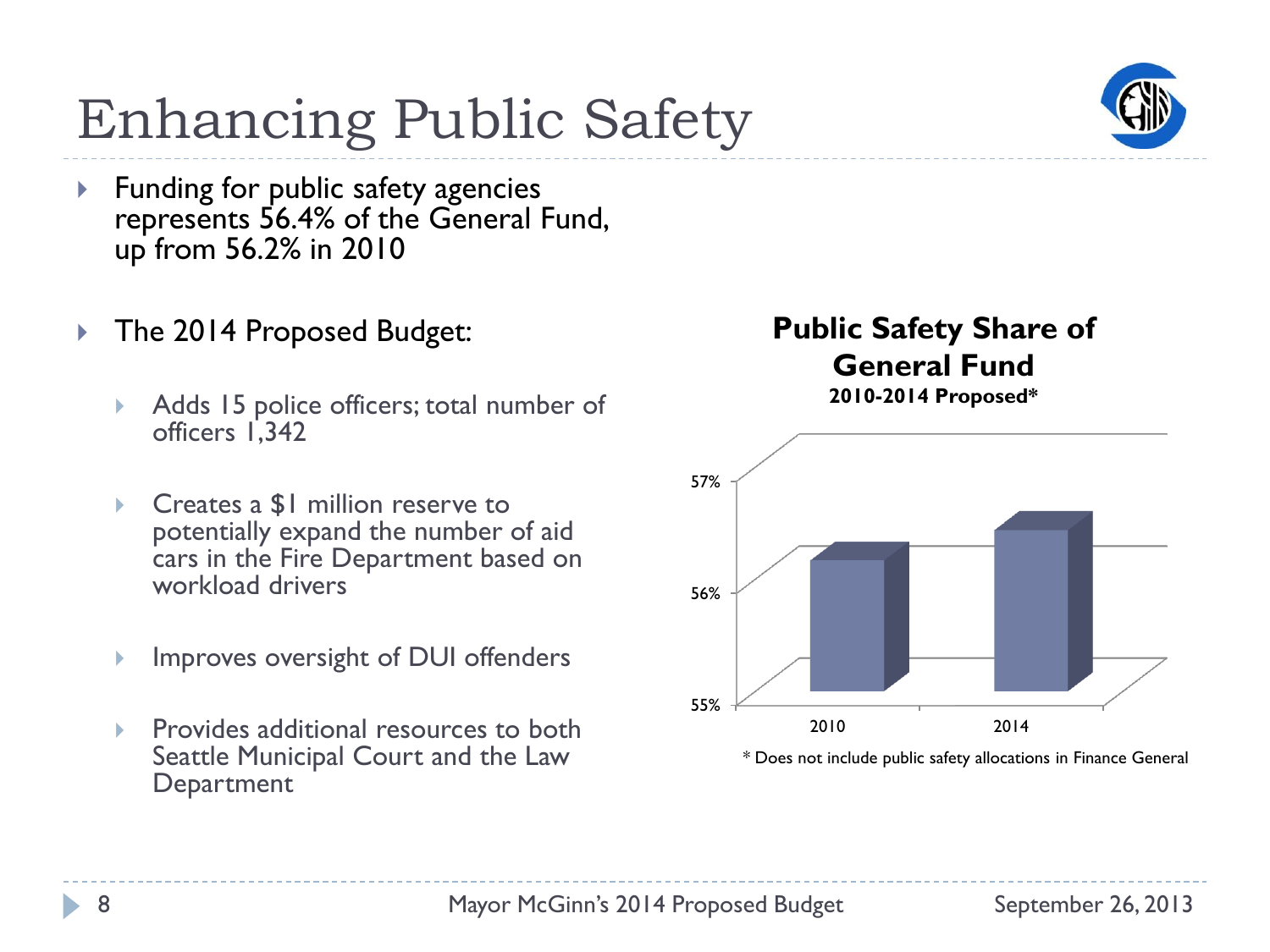

- ▶ Adds \$3.5 million to improve Public Safety in Downtown
	- Doubles the City's investment in the Center City Initiative
		- ▶ \$1.7 million case management and services
		- ▶ \$188,373 continue 2 park rangers, bringing total to 10
		- ▶ \$500,000 3 police officers to support park rangers (previous slide)
		- ▶ \$952,540 homeless services
		- $\triangleright$  \$54,025 staff support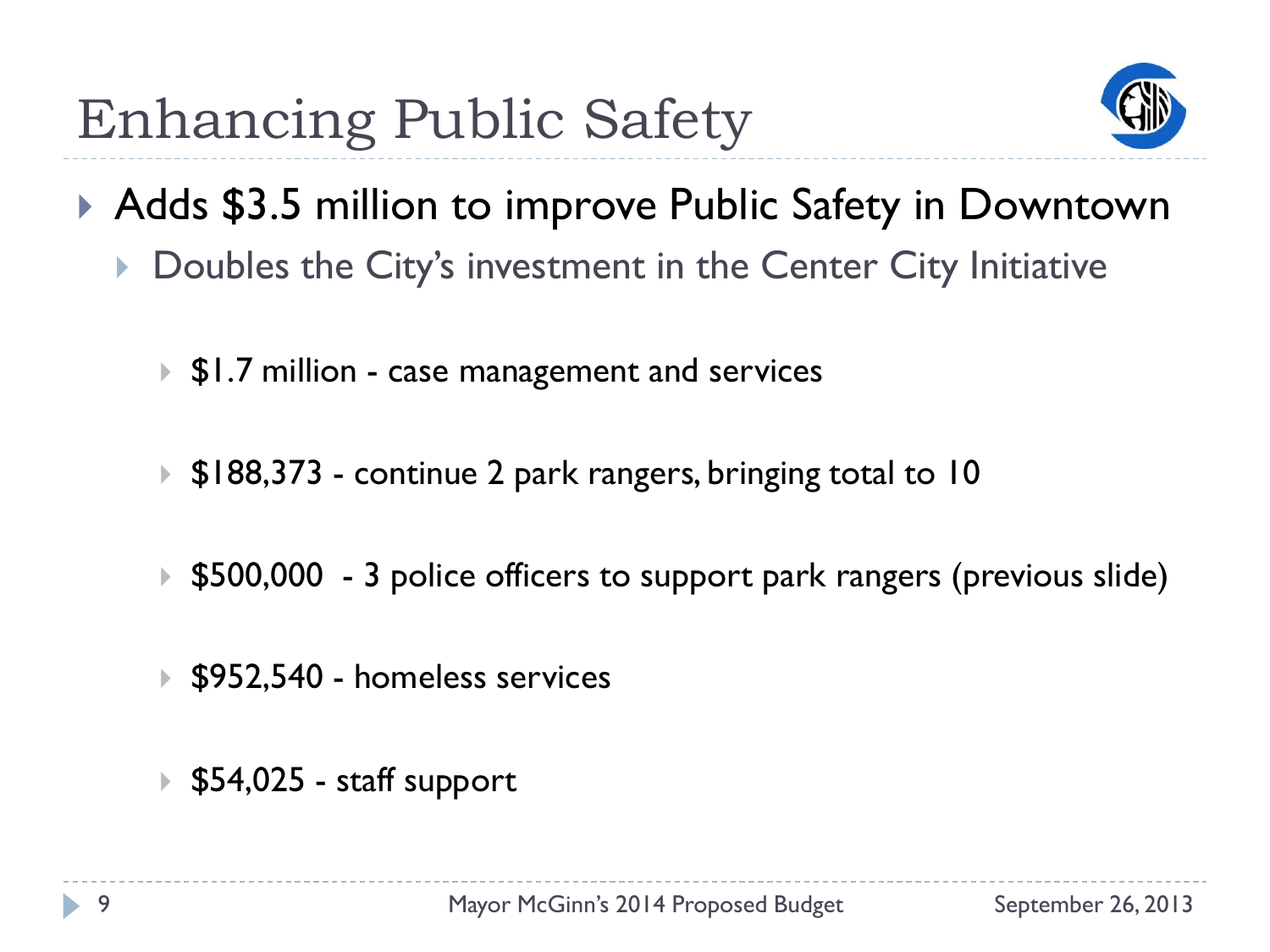

# Enhancing Public Safety

- **Expanding the school zone speed** camera program
	- Reduces travel speed
	- Promotes pedestrian safety
	- Provides revenue to support needed school safety improvements
- Six additional schools will have speed cameras by the end of 2014, bringing the total number of schools to 15
- **▶ \$7.1 million reinvested into** pedestrian safety infrastructure improvements and maintenance directly benefiting 12 schools in 2014

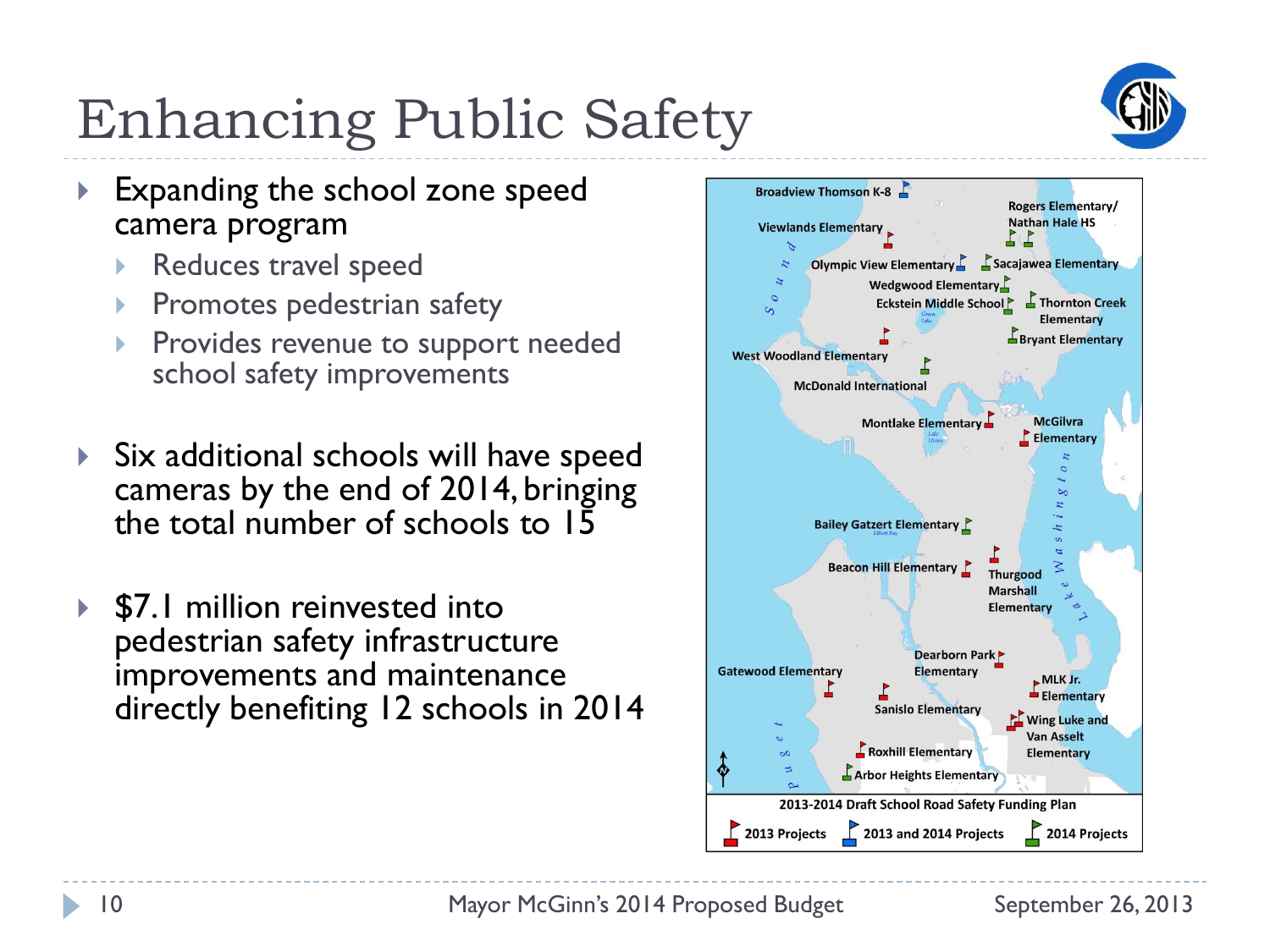

- ▶ General Fund support for the Human Services Department increases by \$5.6 million, or 9%, relative to the 2014 Endorsed Budget
	- ▶ Increased Homeless Services \$850,000
		- ▶ Keep the winter shelter and women's shelter open year round
		- ▶ Backfill reduced federal support for homeless services
		- ▶ Increase hygiene center funding, allowing centers to remain open 7 days per week; supports the Center City Initiative (CCI)
		- ▶ Co-locate a day center and shelter south of downtown (CCI)
		- $\blacktriangleright$  Increase support for vehicular residents, tripling the number served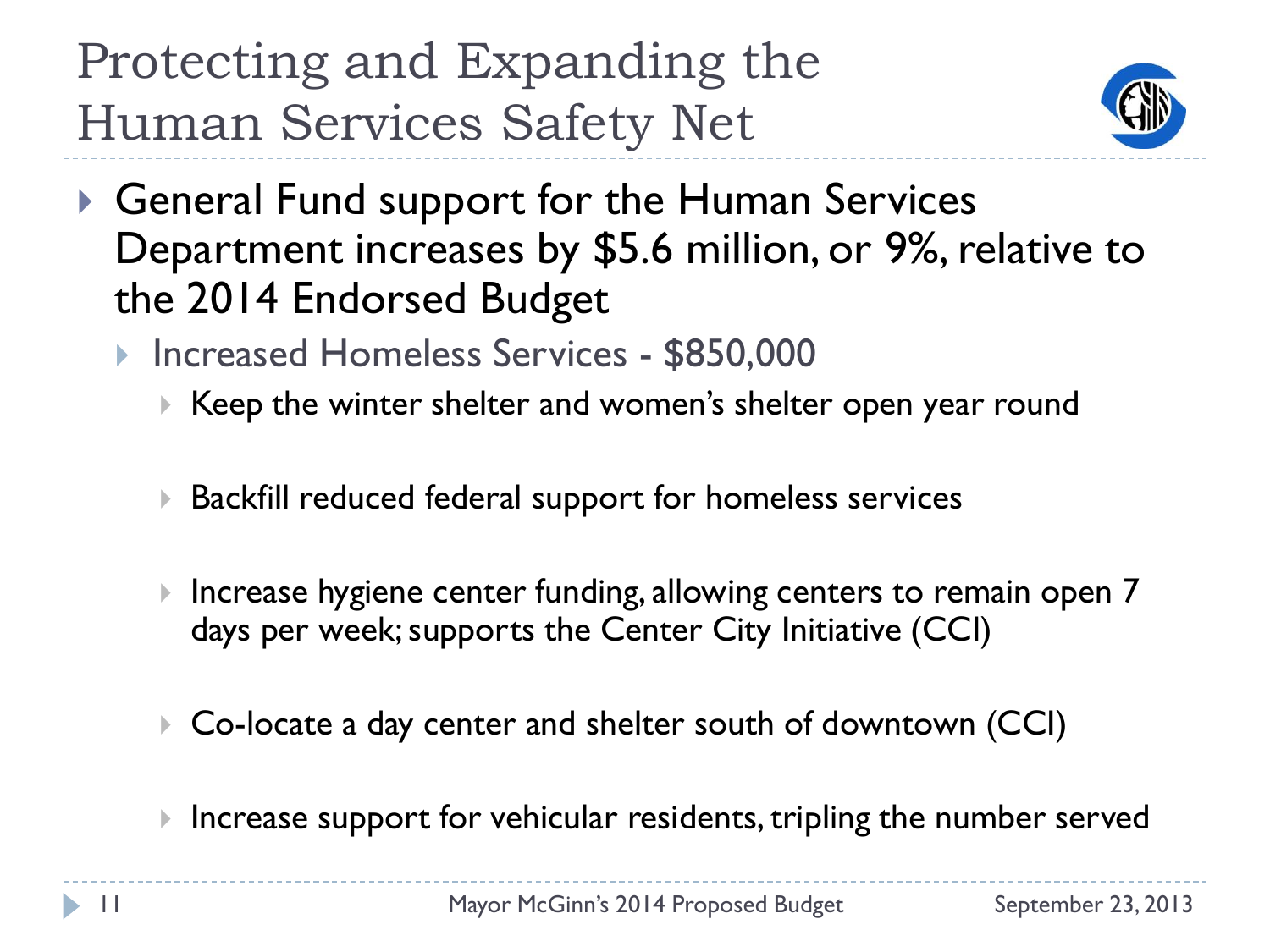- **Proposed Budget increases funding** for domestic violence by \$450,000, for total funding of \$5.4 million
	- General Fund investments in domestic violence have increased by 49% since 2010
	- ▶ Domestic violence response center collaborative effort between HSD, SPD, King County, service providers, Seattle Police Foundation
	- Long-term housing for domestic violence survivors and their children, increasing those served by more than 40%
	- Domestic violence manager position

#### **General Fund Support for Domestic Violence Response \$ in millions**





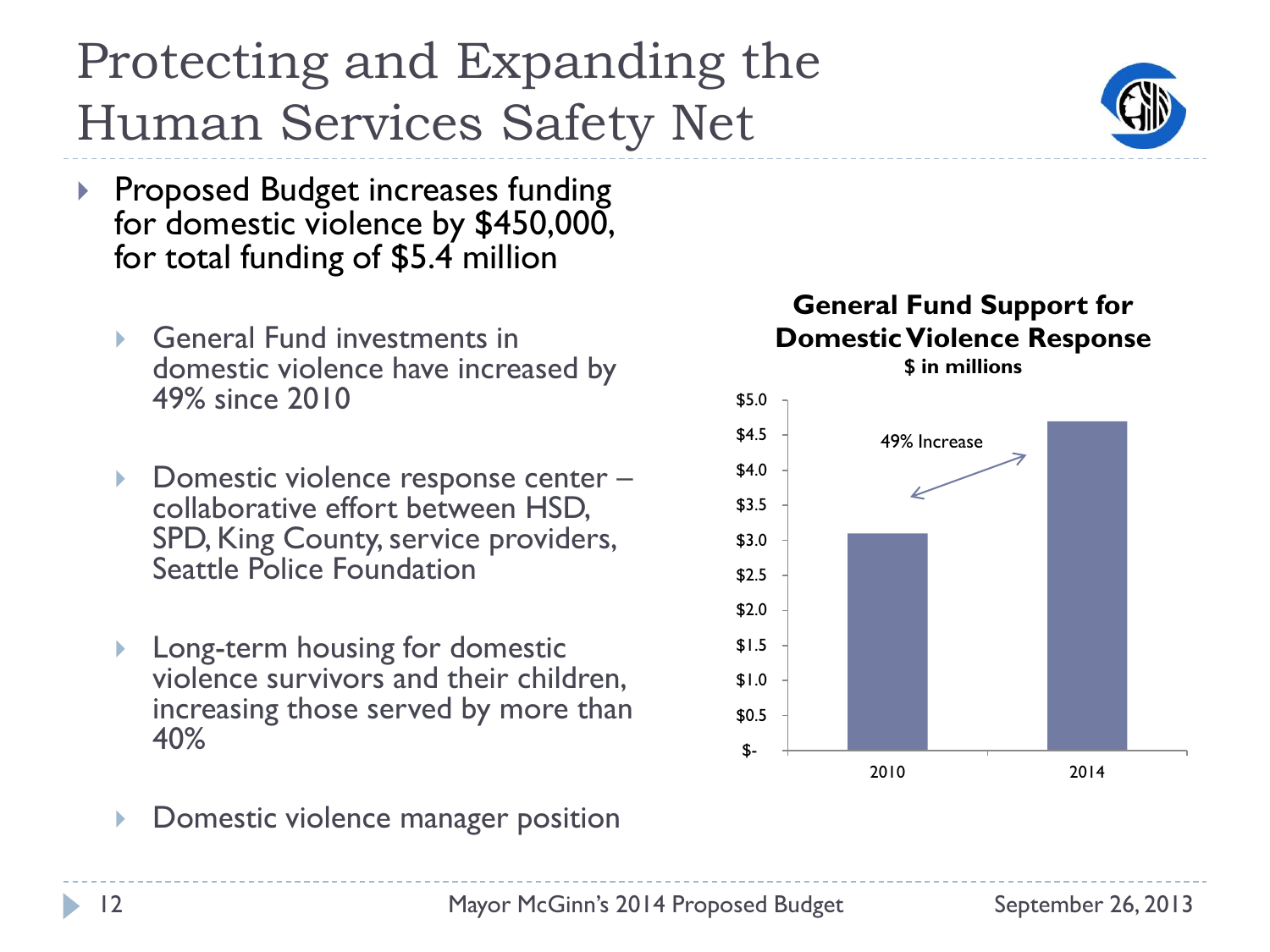- ▶ Proposed Budget provides \$210,000 for senior centers
	- Number of seniors expected to double in the next decade
	- ▶ In 2012, centers served more than 14,000 Seattle residents
		- 60% live alone; 65% are low income
- Also backfills \$631,000 of lost state and federal dollars



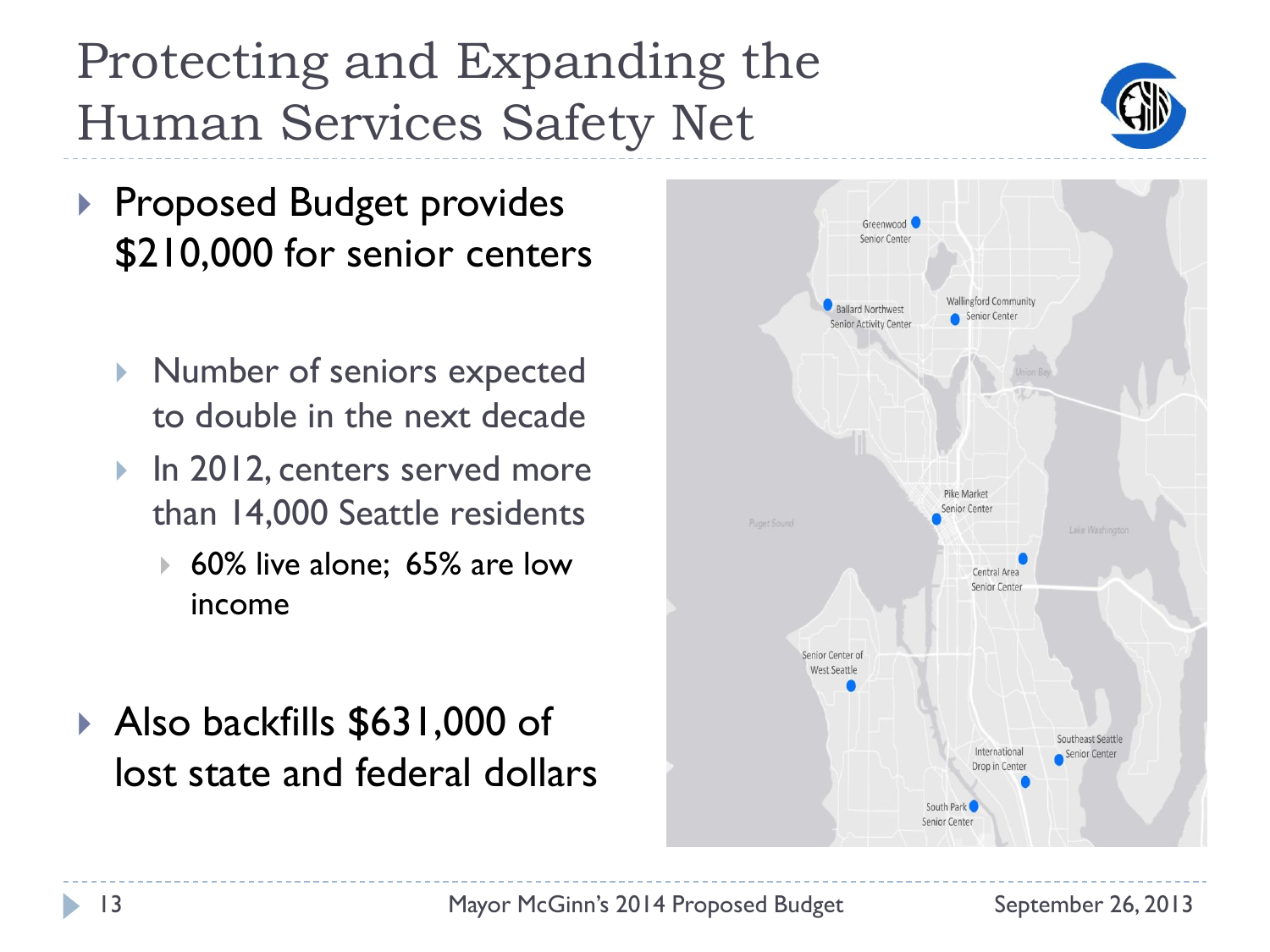

- ▶ General Fund is Backfilling for Lost External Funding
	- The 2014 Proposed Budget backfills \$1.6 million of lost state, federal, and other external funding for HSD; another \$1 million in other departments
- Since 2010, HSD's funding from external sources is down \$32.8 million, or 34%, while General Fund support is up \$14.9 million, or 28%, partially offsetting lost external funding



14 Mayor McGinn's 2014 Proposed Budget September 26, 2013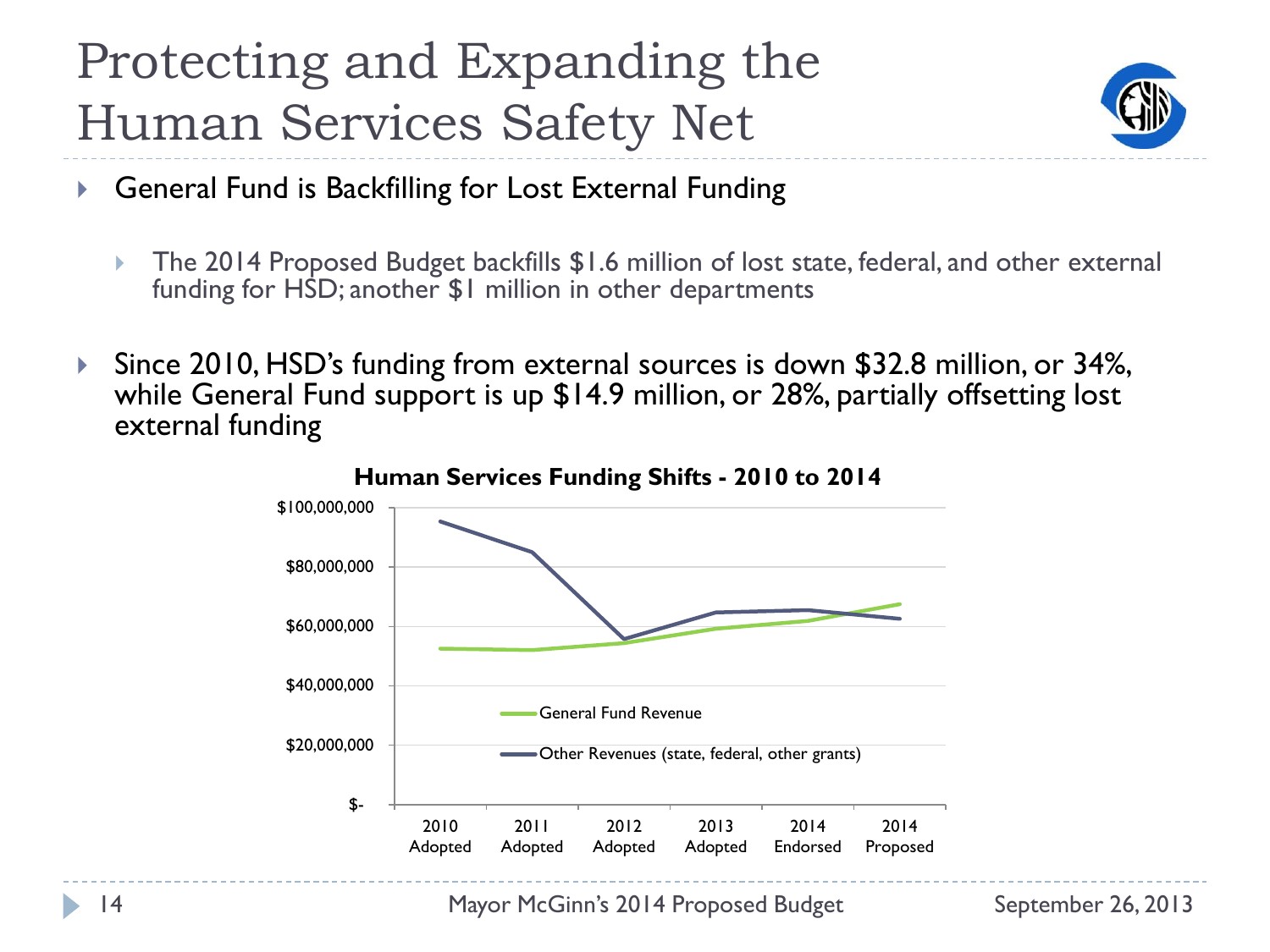

# Empowering Seattle Residents

- **Proposed Budget makes investments to empower** Seattle's residents
	- ▶ Civic Leadership Institute
		- ▶ Empowering refugee women to become more engaged in civic life
	- ▶ Construction Employment Opportunities
		- $\triangleright$  Providing training opportunities for construction jobs
	- ▶ Early Learning and Child Care
		- Creating access to high quality early learning and child care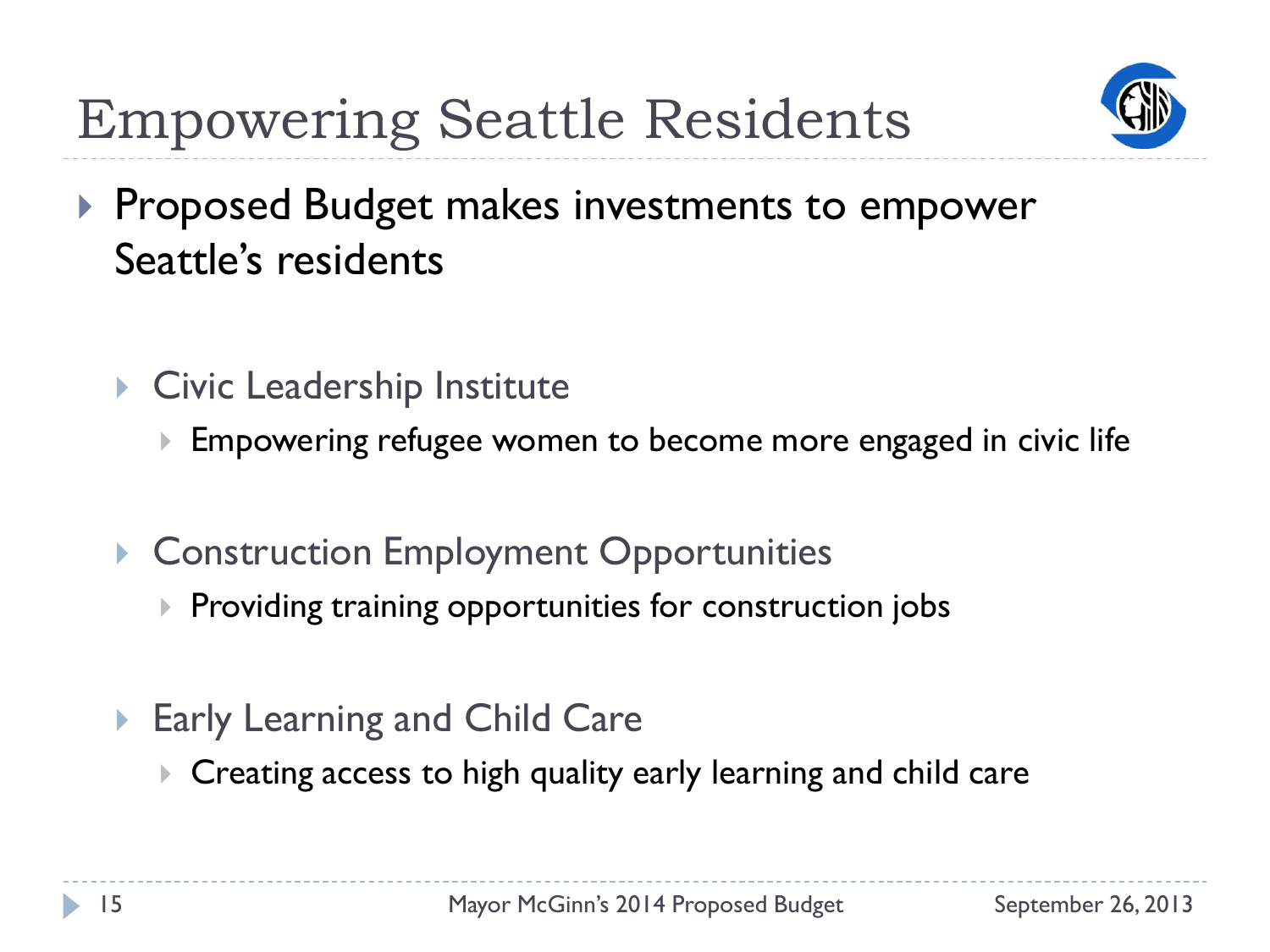Investing in Seattle's Neighborhoods

- ▶ Adds \$500,000 to bring the Neighborhood Matching Fund back to pre-recession funding levels
- ▶ Invests \$4.1 million to improve traffic flow through downtown
- ▶ Economic development for the neighborhoods surrounding the Duwamish River
- ▶ Supporting Seattle's historic entertainment facilities
- Improving coordination between the City and neighborhoods during major construction projects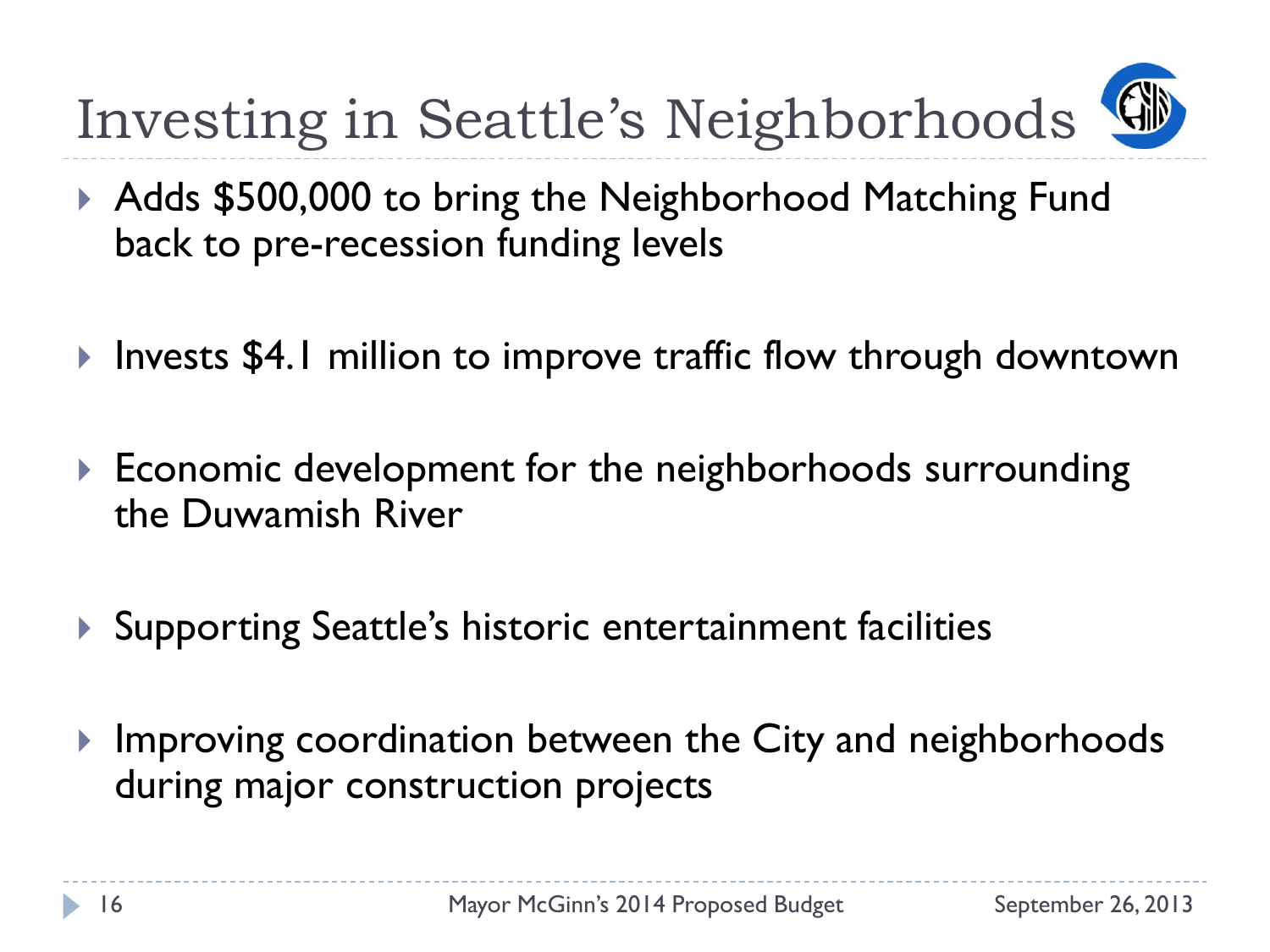

▶ Seattle Department of Transportation budget totals \$407.2 million, including \$40.4 million from the General Fund

Maintaining & Growing the

City's Transportation Infrastructure

- ▶ \$2.2 million added for Road Maintenance for a total allocation of \$37.1 million
	- Funding for road maintenance is up 37% since 2010
	- Additional \$1 million *each* for arterial and non-arterial road repair
	- Additional traffic calming devices
	- Small-scale capital improvements for up to 5 street ends



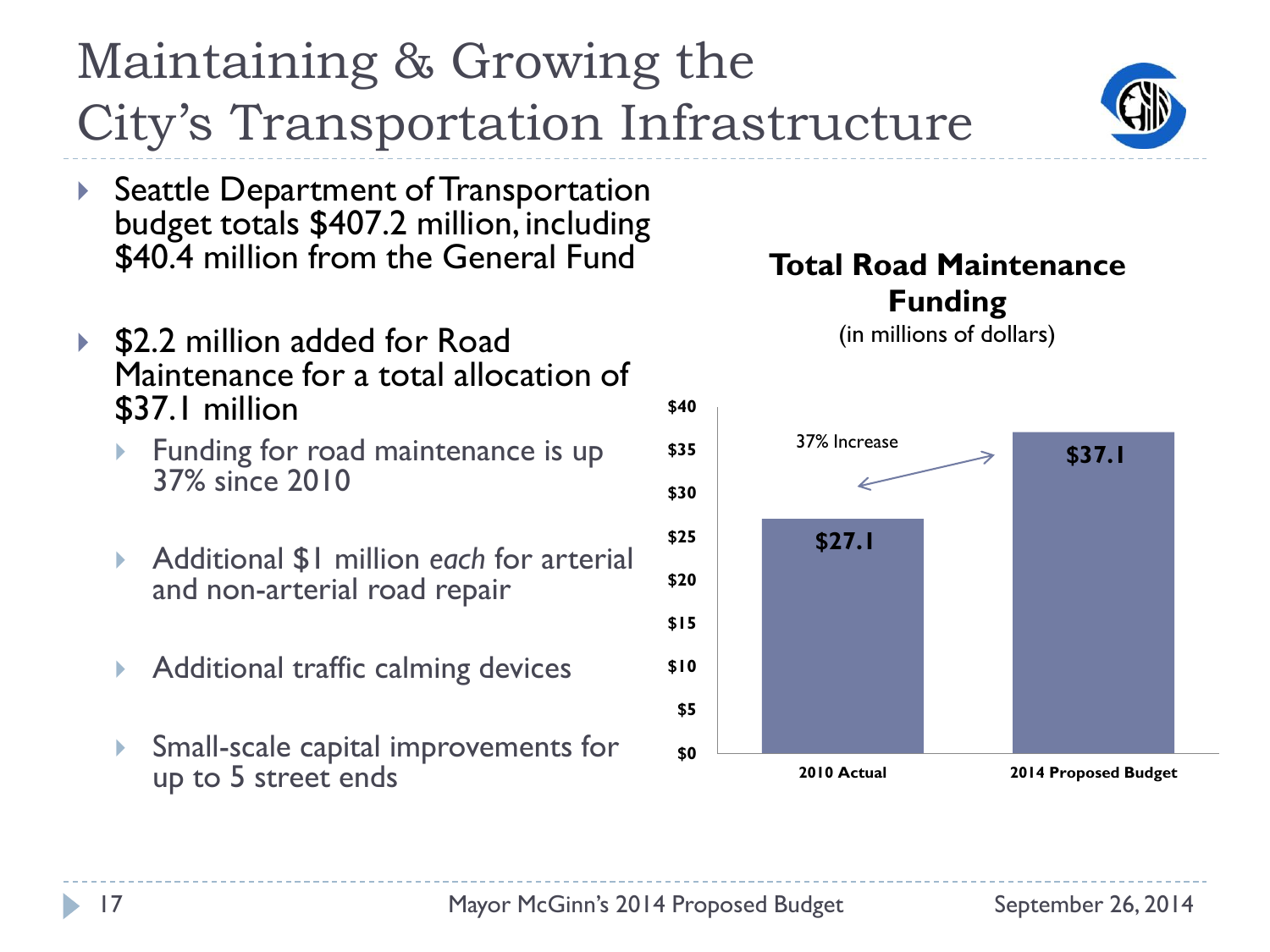Maintaining & Growing the City's Transportation Infrastructure



- ▶ \$500,000 for conceptual design to rehabilitate or replace up to four bridges
	- $\triangleright$  Positions the City to receive future funding
- ▶ \$921,000 for improved maintenance of the City's traffic signal system
	- Maintenance cycle increased from once a year to once every six months
	- Replace oldest and most vulnerable signals and install more pedestrian countdown signals
	- Re-time 40 additional traffic signals annually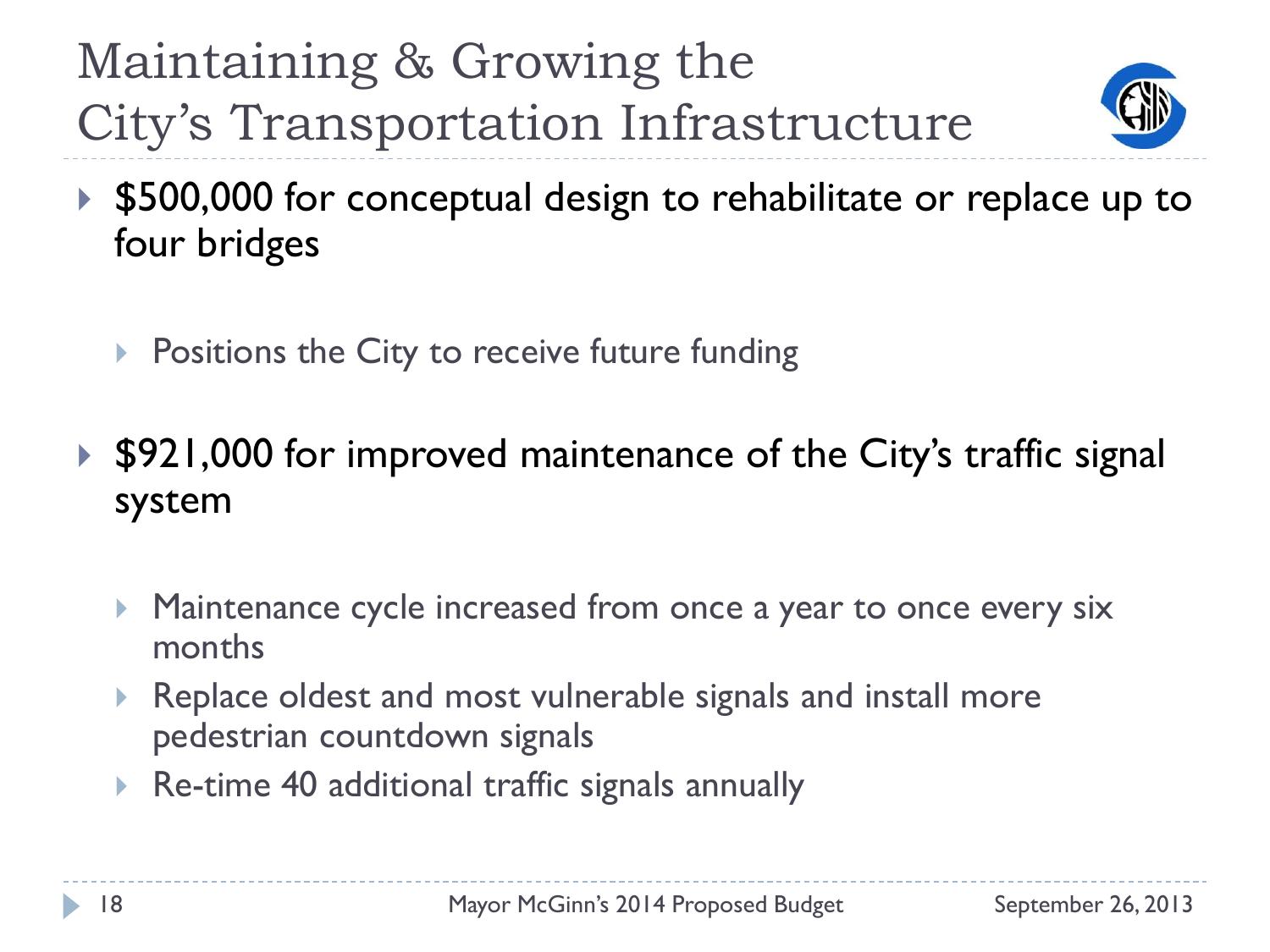

 $\blacktriangleright$  Investments to support alternate modes of transportation

▶ \$6.8 million added to improve walking & biking infrastructure

- $\triangleright$  Sidewalks installing new and repairing existing
- $\blacktriangleright$  New bicycle greenway parallel to the 23<sup>rd</sup> Avenue corridor
- ▶ Pedestrian and bicycle facilities near the Northgate light rail station
- Stairway rehabilitation and a new pedestrian crossing near the Montlake light rail station
- ▶ \$3.2 million added to improve the city's transit network
	- ▶ Madison Street bus rapid transit
	- Ship canal crossing
	- Center City Connector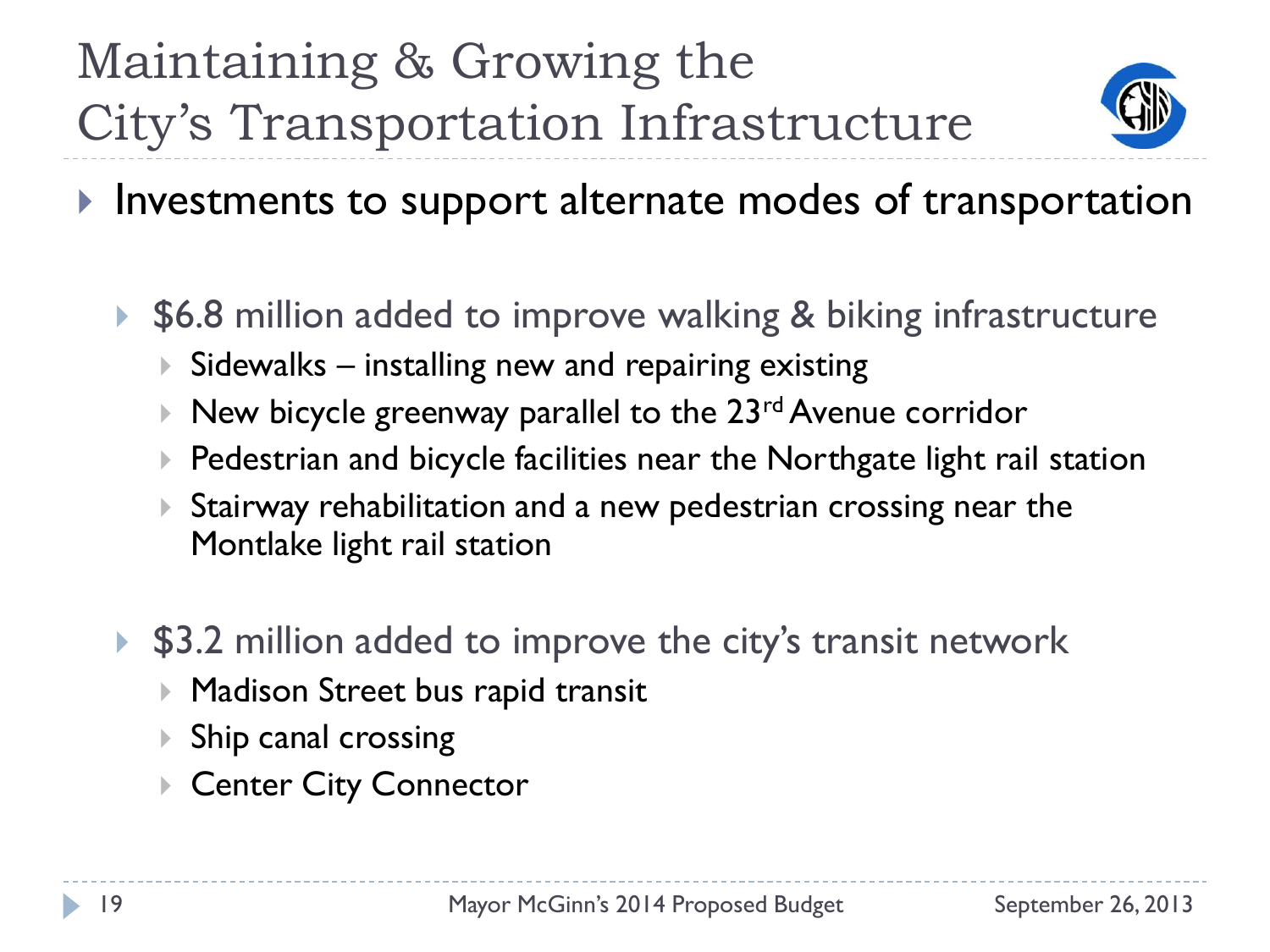Maintaining & Growing the City's Transportation Infrastructure



- ▶ Multi-modal investments
	- Multi-modal improvements to the 23<sup>rd</sup> Avenue, Beacon Avenue, Lake City Way, Greenwood Avenue and East Marginal Way corridors
	- **Transit-oriented development planning and implementation in** the Uptown Urban Center, Lake City, and Ballard neighborhoods, as well as around the Northgate, Roosevelt, Mt. Baker and Othello light rail stations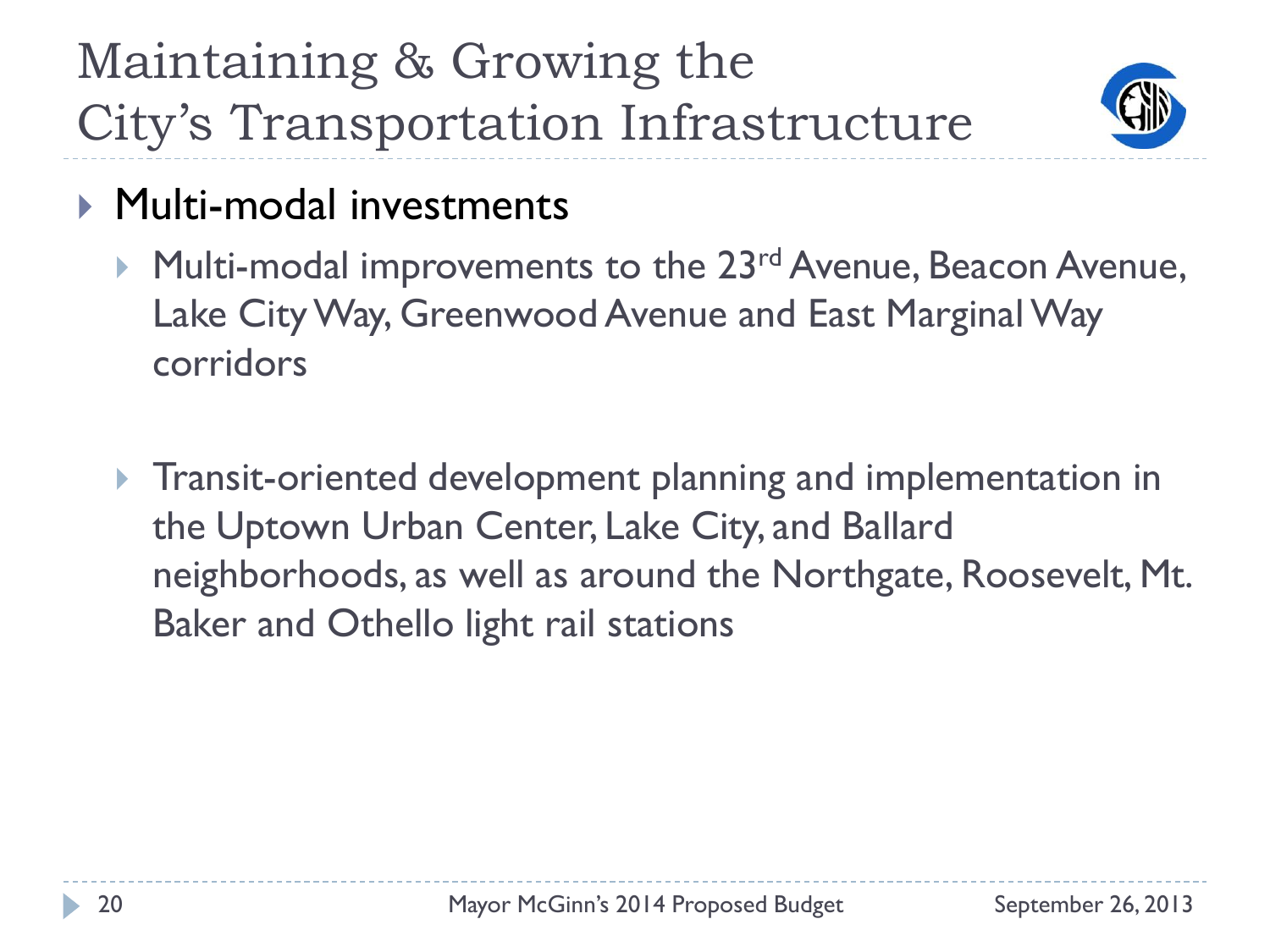



- **Enhancing customer service staffing**
- ▶ Further "greening" the City's fleet
- $\triangleright$  Promoting gender equity in the City's work force
- Evaluating programs to assess effectiveness
- Investing in critical business technology infrastructure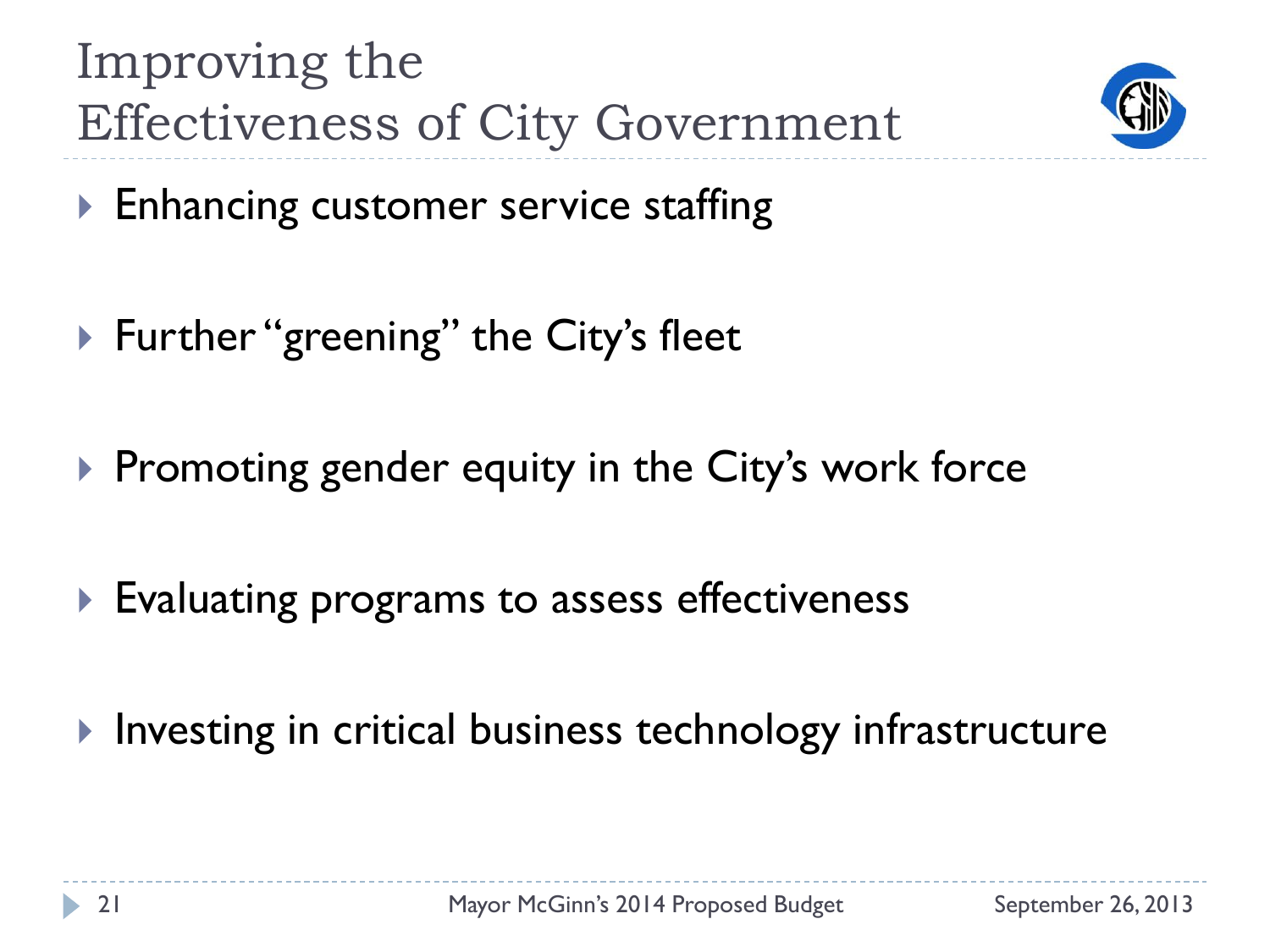

# Looking Ahead

- ▶ 2014 budget outlook the most positive in 5 years
	- Revenues have returned to pre-recession levels
	- Reserves are healthier than ever
- ▶ However, revenue growth remains subdued relative to previous post-recessionary periods
- ▶ Changes in the economic outlook good or bad could swing the picture for better or worse for 2015 and 2016
	- Federal budget discussions and the debt ceiling debate are the most immediate concerns
- ▶ The City's proactive approach to financial management will continue to position the City to adjust to any changes in the landscape